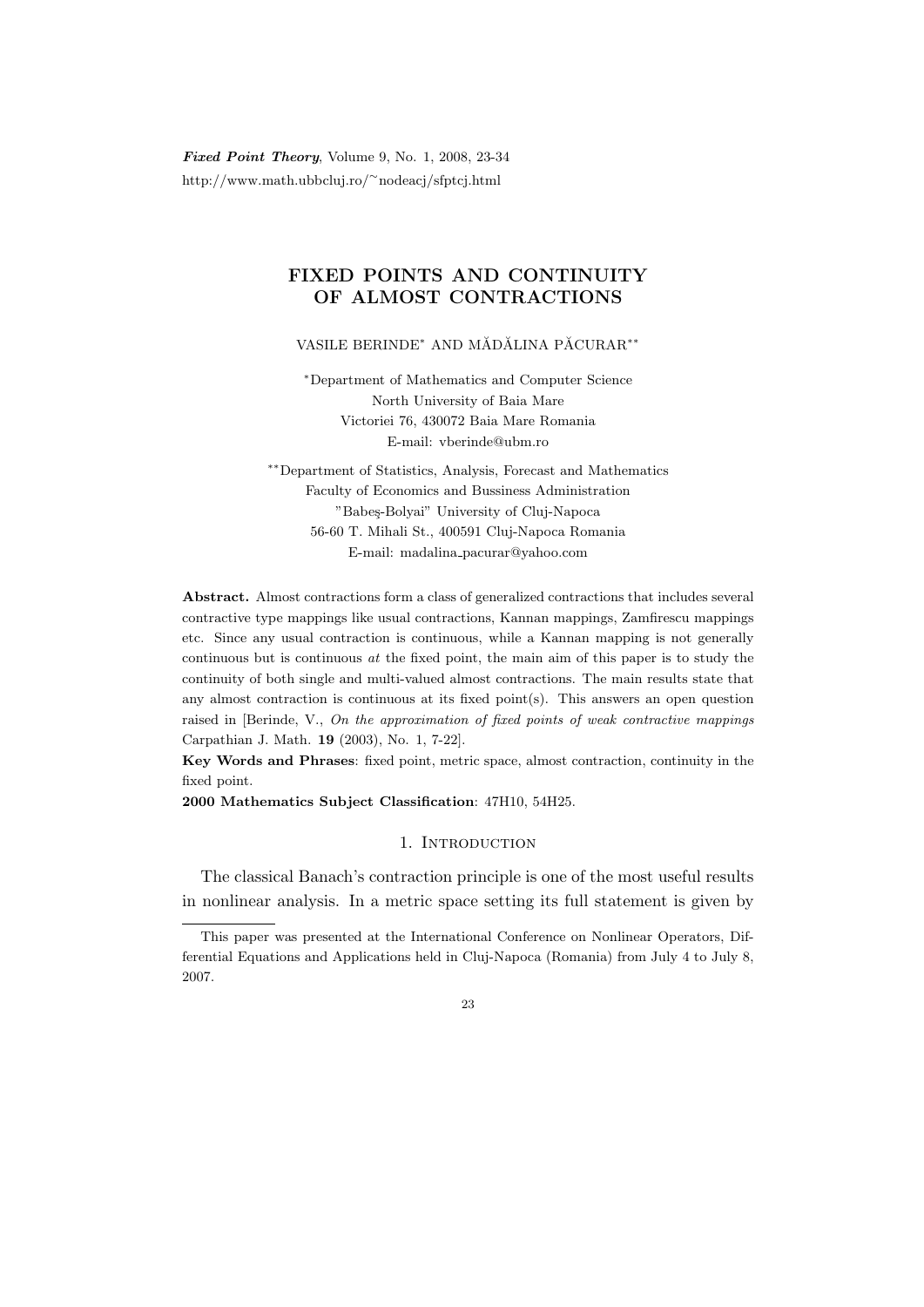the next theorem.

**Theorem B.** Let  $(X,d)$  be a complete metric space and  $T : X \to X$  a map satisfying

$$
d(Tx, Ty) \le a d(x, y), \quad \text{for all } x, y \in X,
$$
\n
$$
(1.1)
$$

where  $0 \leq a \leq 1$  is constant. Then:

- $(p1)$  T has a unique fixed point p in X;
- (p2) The Picard iteration  $\{x_n\}_{n=0}^{\infty}$  defined by

$$
x_{n+1} = Tx_n, \quad n = 0, 1, 2, \dots \tag{1.2}
$$

converges to p, for any  $x_0 \in X$ .

(p3) The following a priori and a posteriori error estimates hold:

$$
d(x_n, x^*) \le \frac{a^n}{1-a} d(x_0, x_1), \quad n = 0, 1, 2, \dots
$$
 (1.3)

$$
d(x_n, x^*) \le \frac{a}{1-a} d(x_{n-1}, x_n), \quad n = 1, 2, \dots
$$
 (1.4)

(p4) The rate of convergence of Picard iteration is given by

$$
d(x_n, x^*) \le a d(x_{n-1}, x^*), \quad n = 1, 2, \dots
$$
\n(1.5)

A map satisfying  $(p1)$  and  $(p2)$  in Theorem B is said to be a *Picard operator*, see Rus [26], [28].

A mapping satisfying (1.1) is usually called strict contraction or acontraction or simply contraction. Hence, Theorem B essentially shows that any contraction is a Picard operator.

Theorem B has many applications in solving nonlinear equations. Its merit is not only to state the existence and uniqueness of the fixed point of the strict contraction T but also to show that the fixed point can be approximated by means of Picard iteration  $(1.2)$ . Moreover, for this iterative method both a priori  $(1.3)$  and a posteriori  $(1.4)$  error estimates are available. Additionally, inequality (1.5) shows that the rate of convergence of Picard iteration is linear in the class of strict contractions.

Despite these important features, Thoeorem B suffers from one serious drawback - the contractive condition  $(1.1)$  forces T to be continuous on the entire space  $X$ . It was then naturally to ask if there exist contractive conditions which do not imply the continuity of  $T$ . This was answered in the affirmative by R. Kannan [16] in 1968, who proved a fixed point theorem which extends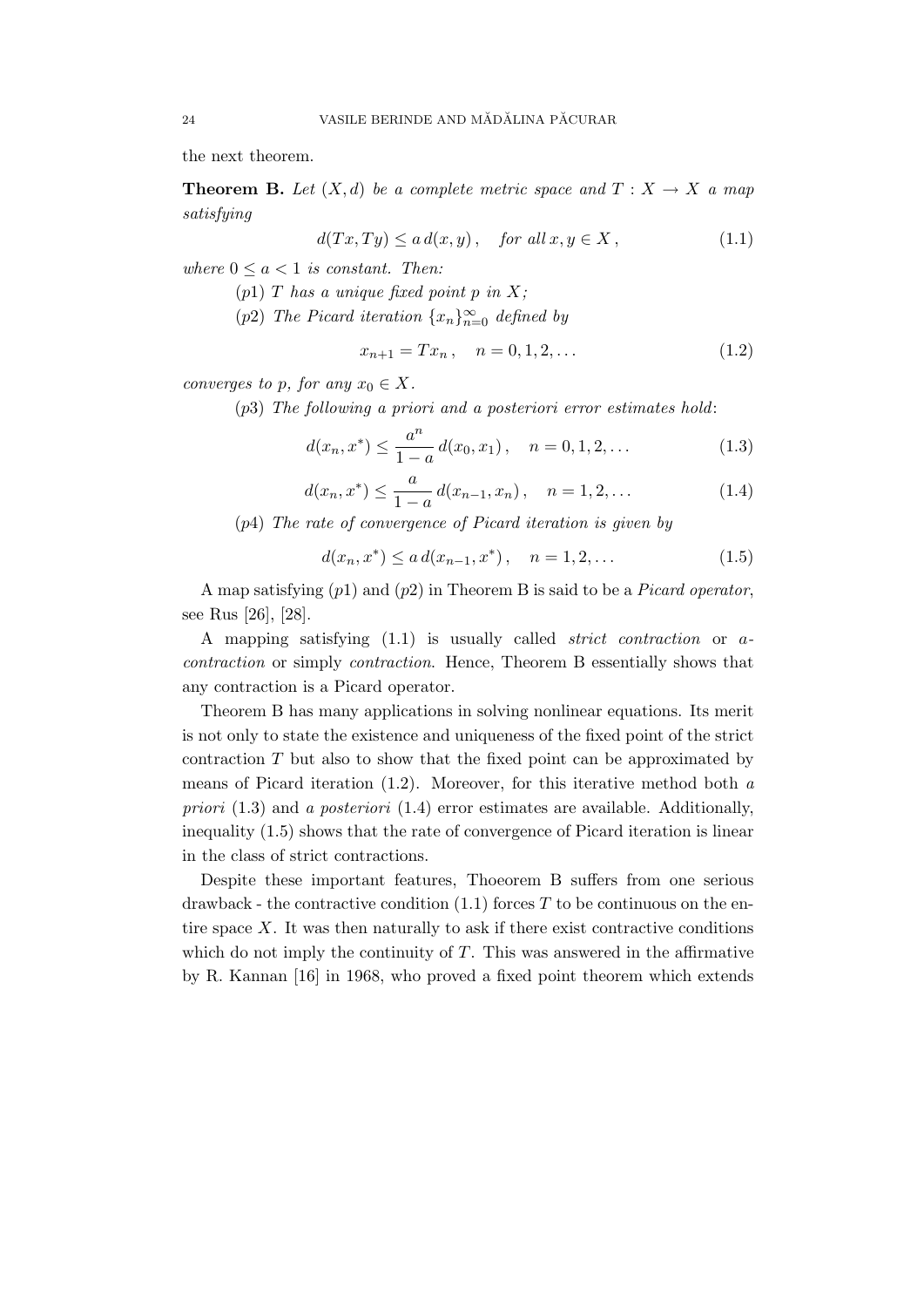Theorem B to mappings that need not be continuous, by considering instead of (1.1) the next condition: there exists  $0 \leq b < 1/2$  such that

$$
d(Tx, Ty) \le b\big[d(x, Tx) + d(y, Ty)\big], \quad \text{for all } x, y \in X. \tag{1.6}
$$

Following Kannan's theorem, a lot of papers were devoted to obtaining fixed point theorems for various classes of contractive type conditions that do not require the continuity of  $T$  on  $X$ , see for example, Rus [26], [28], Taskovic [32], and references therein.

One of them, actually a sort of dual of Kannan fixed point theorem, due to Chatterjea [11], is based on a condition similar to (1.6): there exists  $0 \leq c$  $1/2$  such that

$$
d(Tx, Ty) \le c[d(x, Ty) + d(y, Tx)], \text{ for all } x, y \in X. \tag{1.7}
$$

It is well known, see Rhoades [21], that the contractive conditions (1.1) and  $(1.6)$ , as well as  $(1.1)$  and  $(1.7)$ , respectively, are independent.

In 1972, Zamfirescu [33] obtained a very interesting fixed point theorem, by combining  $(1.1)$ ,  $(1.6)$  and  $(1.7)$  in a rather unexpected way.

**Theorem Z.** Let  $(X, d)$  be a complete metric space and  $T : X \to X$  be a map for which there exist the real numbers a, b and c satisfying  $0 \le a < 1, 0 \le b$ ,  $c < 1/2$  such that for each pair x, y in X, at least one of the following is true:

$$
(z_1) d(Tx,Ty) \leq a d(x,y);
$$

$$
(z_2) d(Tx,Ty) \le b[d(x,Tx) + d(y,Ty)];
$$

 $(z_3) d(Tx,Ty) \leq c [d(x,Ty) + d(y,Tx)].$ 

Then T is a Picard operator.

One of the most general contraction conditions for which the map satisfying it is still a Picard operator, has been obtained by Ciric [13] in 1974: there exists  $0 \leq h < 1$  such that

$$
d(Tx,Ty) \le h \cdot \max\left\{d(x,y), d(x,Tx), d(y,Ty), d(x,Ty), d(y,Tx)\right\},\
$$
for all  $x, y \in X$ . (1.8)

Remark. A mapping satisfying (1.8) is commonly called quasi contraction. It is obvious that each of the conditions  $(1.1)$ ,  $(1.6)$ ,  $(1.7)$  and  $(z_1)-(z_3)$  implies  $(1.8).$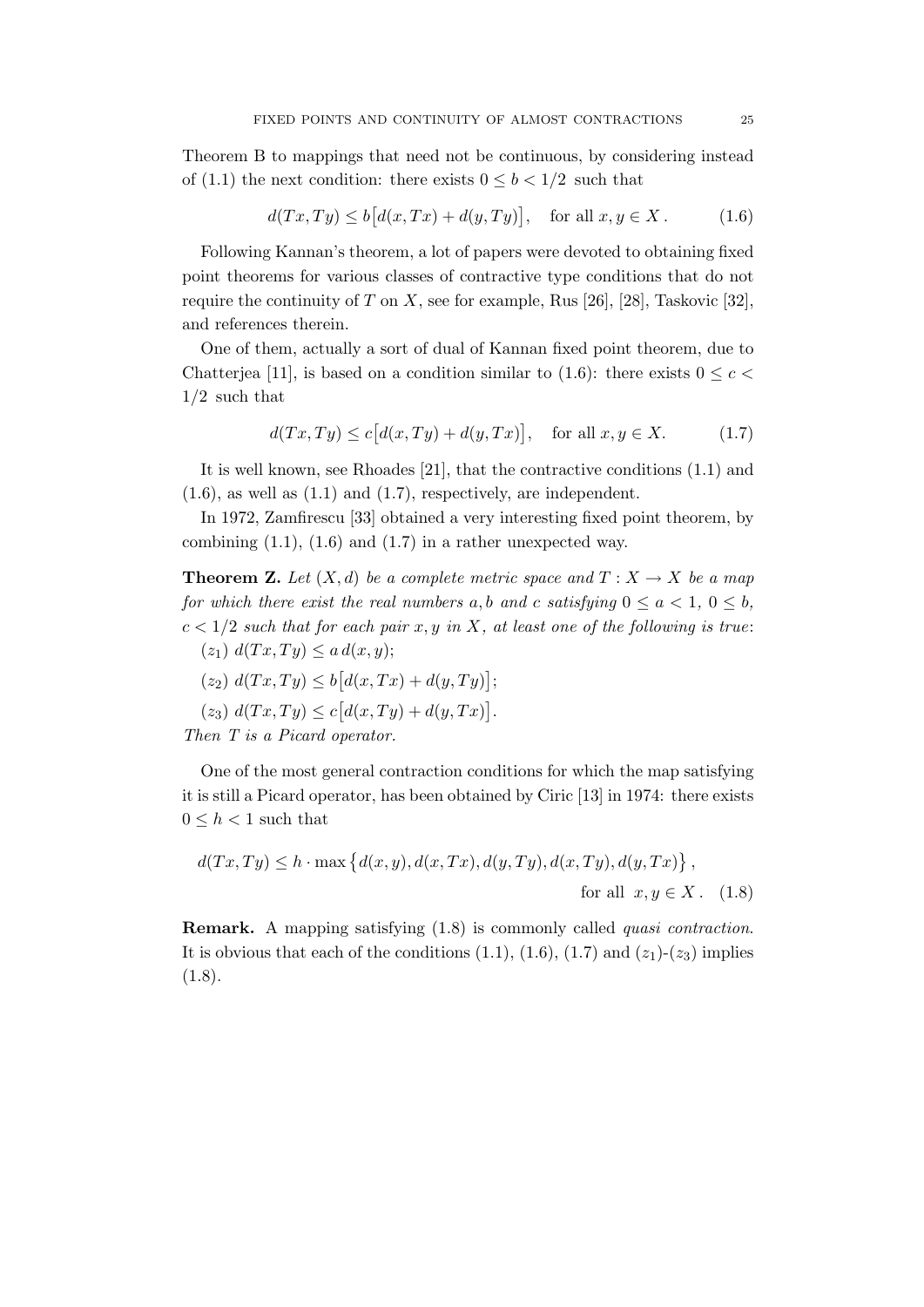There exist many other fixed point theorems based on contractive conditions of the type considered in this section: see [11]-[18], [19], [21], [22] and also the monographs [3], [26], [29] and [32].

A more general class of contractive type mappings called weak contractions were introduced and studied in  $[2]$ ,  $[4]-[8]$ ,  $[10]$ ,  $[20]$ , see also  $[9]$ . This class includes mappings satisfying the previous contractive conditions (except for quasi contractions, which are known to be only in part included in the class of weak contractions). The next section survey the most significant results obtained in  $[4]$ ,  $[5]$  and  $[6]$ .

#### 2. ALMOST CONTRACTIONS

The following concept has been introduced in [6], where we used the term of weak contraction instead of the present almost contraction.

**Definition 1.** Let  $(X, d)$  be a metric space. A map  $T : X \to X$  is called almost contraction or  $(\delta, L)$ -contraction if there exist a constant  $\delta \in (0, 1)$  and some  $L \geq 0$  such that

$$
d(Tx, Ty) \le \delta \cdot d(x, y) + Ld(y, Tx), \quad \text{for all } x, y \in X. \tag{2.1}
$$

Remark 1. Due to the symmetry of the distance, the almost contraction condition (2.1) implicitly includes the following dual one

$$
d(Tx,Ty) \le \delta \cdot d(x,y) + L \cdot d(x,Ty), \quad \text{for all } x, y \in X, \tag{2.2}
$$

obtained from (2.1) by formally replacing  $d(T_x, Ty)$  and  $d(x, y)$  by  $d(T_y, Tx)$ and  $d(y, x)$ , respectively, and then interchanging x and y.

Consequently, in order to check the almost contractiveness of  $T$ , it is necessary to check both  $(2.1)$  and  $(2.2)$ .

Obviously, any strict contraction satisfies (2.1), with  $\delta = a$  and  $L = 0$ , and hence is an almost contraction (that possesses a unique fixed point).

Other examples of almost contractions are given in [5]-[8]. There are many other examples of contractive conditions which implies the almost contractiveness condition, see for example Taskovic [32], Rus [29] and Berinde [3].

The main results in [6] are given below as Theorem 1 (an existence theorem) and Theorem 2 (an existence and uniqueness theorem). Their main merit is that extend Theorems B and Z and many other related results in literature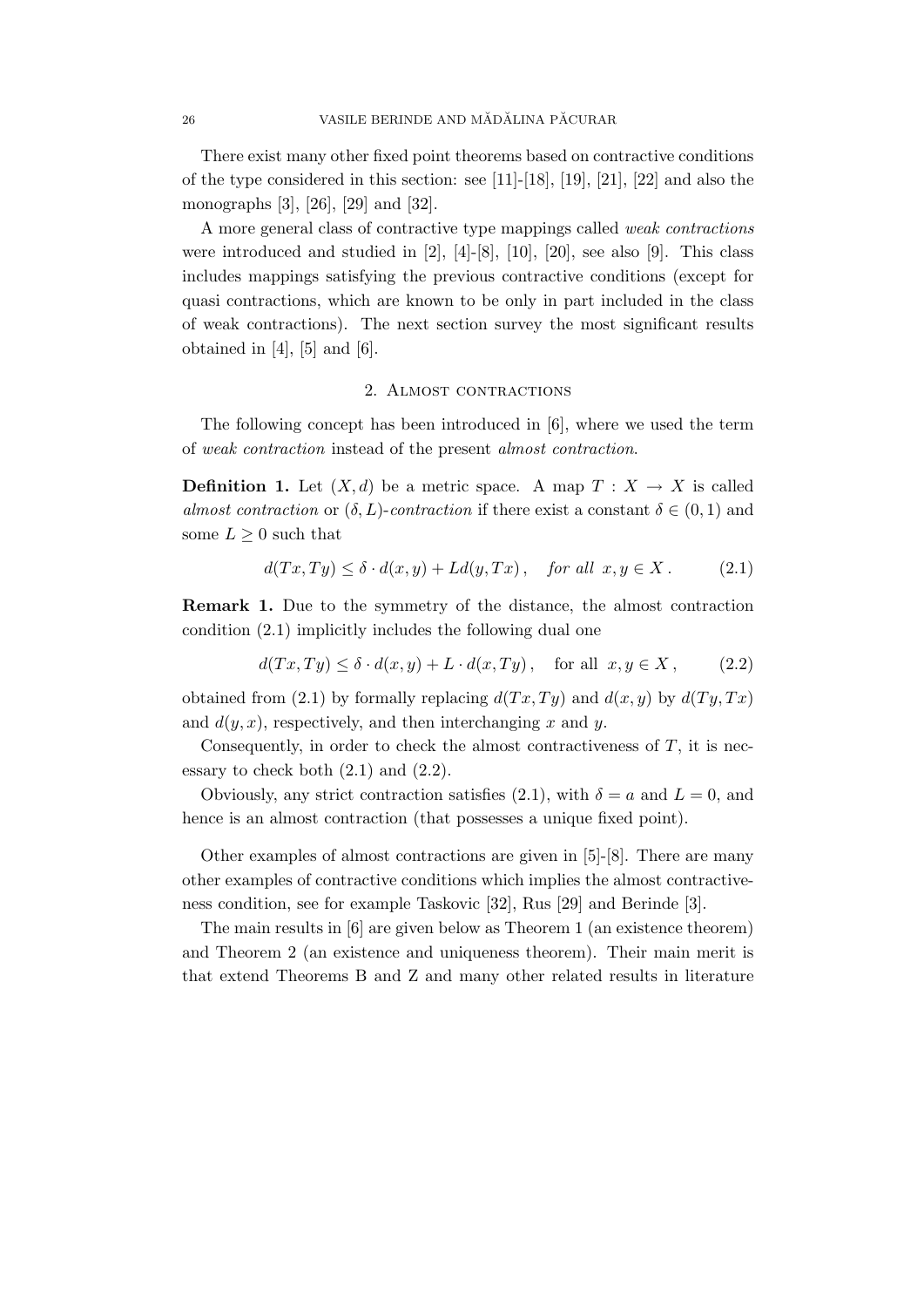to the larger class of almost contractions, in the spirit of Theorem B, that is, in such a way that they offer a method for approximating the fixed point, for which both *a priori* and *a posteriori* error estimates are available.

**Theorem 1.** Let  $(X,d)$  be a complete metric space and  $T: X \longrightarrow X$  a weak contraction. Then

1)  $Fix(T) = \{x \in X : Tx = x\} \neq \phi;$ 

2) For any  $x_0 \in X$ , the Picard iteration  $\{x_n\}_{n=0}^{\infty}$  given by (1.2) converges to some  $x^* \in Fix(T)$ ;

3) The following estimates

$$
d(x_n, x^*) \le \frac{\delta^n}{1 - \delta} d(x_0, x_1), \quad n = 0, 1, 2, \dots
$$
  

$$
d(x_n, x^*) \le \frac{\delta}{1 - \delta} d(x_{n-1}, x_n), \quad n = 1, 2, \dots
$$

hold, where  $\delta$  is the constant appearing in (2.1).

Remark 2. 1) Note that, although the fixed point theorems B and Z actually forces the uniqueness of the fixed point, the almost (weak) contractions need not have a unique fixed point, as shown by Example 1 in [6].

Recall, see Rus [28], [29], [31], that an operator  $T : X \to X$  is said to be a weakly Picard operator if the sequence  $\{T^n x_0\}_{n=0}^{\infty}$  converges for all  $x_0 \in X$ and the limits are fixed points of  $T$ . Therefore, Theorem 1 provides a large class of weakly Picard operators.

2) It is easy to see that condition (2.1) implies the so called Banach orbital condition

$$
d(Tx, T^2x) \le a d(x, Tx), \quad \text{for all } x \in X,
$$

studied by various authors in the context of fixed point theorems, see the references in [6].

It is possible to force the uniqueness of the fixed point of an almost contraction, see [5] and [6], by imposing an additional contractive condition, quite similar to  $(2.1)$ , as shown by the next theorem.

**Theorem 2.** Let  $(X, d)$  be a complete metric space and  $T : X \to X$  an almost contraction for which there exist  $\theta \in (0,1)$  and some  $L_1 \geq 0$  such that

$$
d(Tx,Ty) \le \theta \cdot d(x,y) + L_1 \cdot d(x,Tx), \quad \text{for all } x, y \in X. \tag{2.3}
$$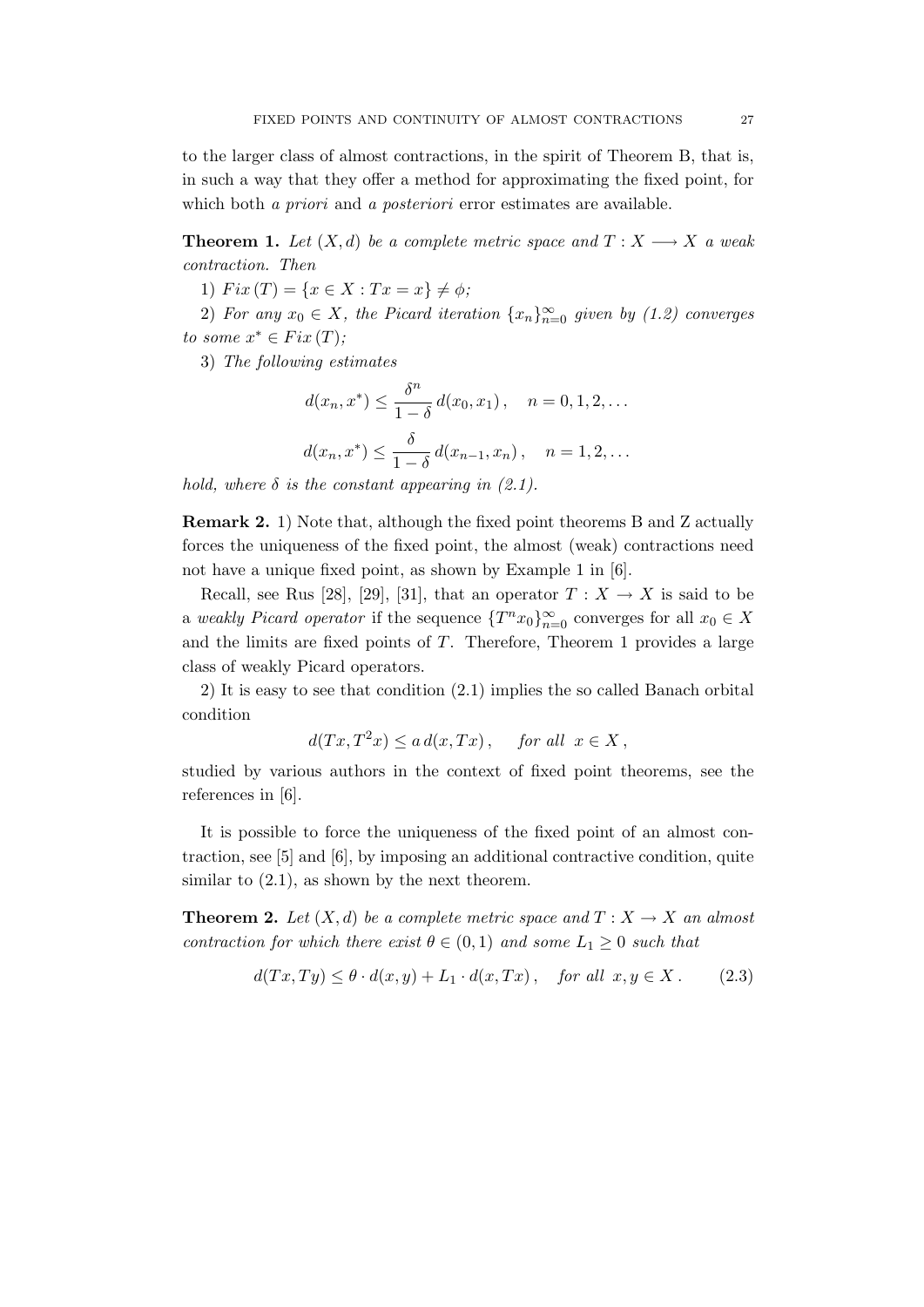Then

1) T has a unique fixed point, i.e.,  $Fix(T) = \{x^*\};$ 

2) The Picard iteration  $\{x_n\}_{n=0}^{\infty}$  given by  $(1.2)$  converges to  $x^*$ , for any  $x_0 \in X;$ 

3) The a priori and a posteriori error estimates

$$
d(x_n, x^*) \leq \frac{\delta^n}{1-\delta} d(x_0, x_1), \quad n = 0, 1, 2, \dots
$$
  

$$
d(x_n, x^*) \leq \frac{\delta}{1-\delta} d(x_{n-1}, x_n), \quad n = 1, 2, \dots
$$

hold.

4) The rate of convergence of the Picard iteration is given by

$$
d(x_n, x^*) \le \theta \, d(x_{n-1}, x^*) \,, \quad n = 1, 2, \dots
$$

Remark 3. Note that, by the symmetry of the distance, (2.3) is satisfied for all  $x, y \in X$  if and only if

$$
d(Tx, Ty) \le \theta \, d(x, y) + L_1 d(y, Ty) \,, \tag{2.4}
$$

also holds, for all  $x, y \in X$ .

So, similarly to the case of the dual conditions (2.1) and (2.2), in concrete applications it is necessary to check that both conditions  $(2.3)$  and  $(2.4)$  are satisfied.

As shown in [6], an operator T satisfying one of the conditions  $(1.1)$ ,  $(1.6)$ , (1.7), or the conditions in Theorem Z, also satisfies the uniqueness conditions (2.1) and (2.4). Therefore, in view of Example 1 in [6], Theorem 2 (and also Theorem 1) in this section properly generalizes Theorem Z. The results obtained for single-valued mappings have been extended to the multi-valued case in [2], [10] and [20].

### 3. Continuity of single-valued almost contractions

The next Example shows that an almost contraction (and a quasicontraction, too) need not be continuous.

**Example 1.** Let  $[0, 1]$  be the unit interval with the usual norm and let  $T$ :  $[0, 1] \rightarrow [0, 1]$  be given by  $Tx =$ 2  $\frac{1}{3}$ , for  $x \in [0,1)$  and  $T1 = 0$ . Then: 1) T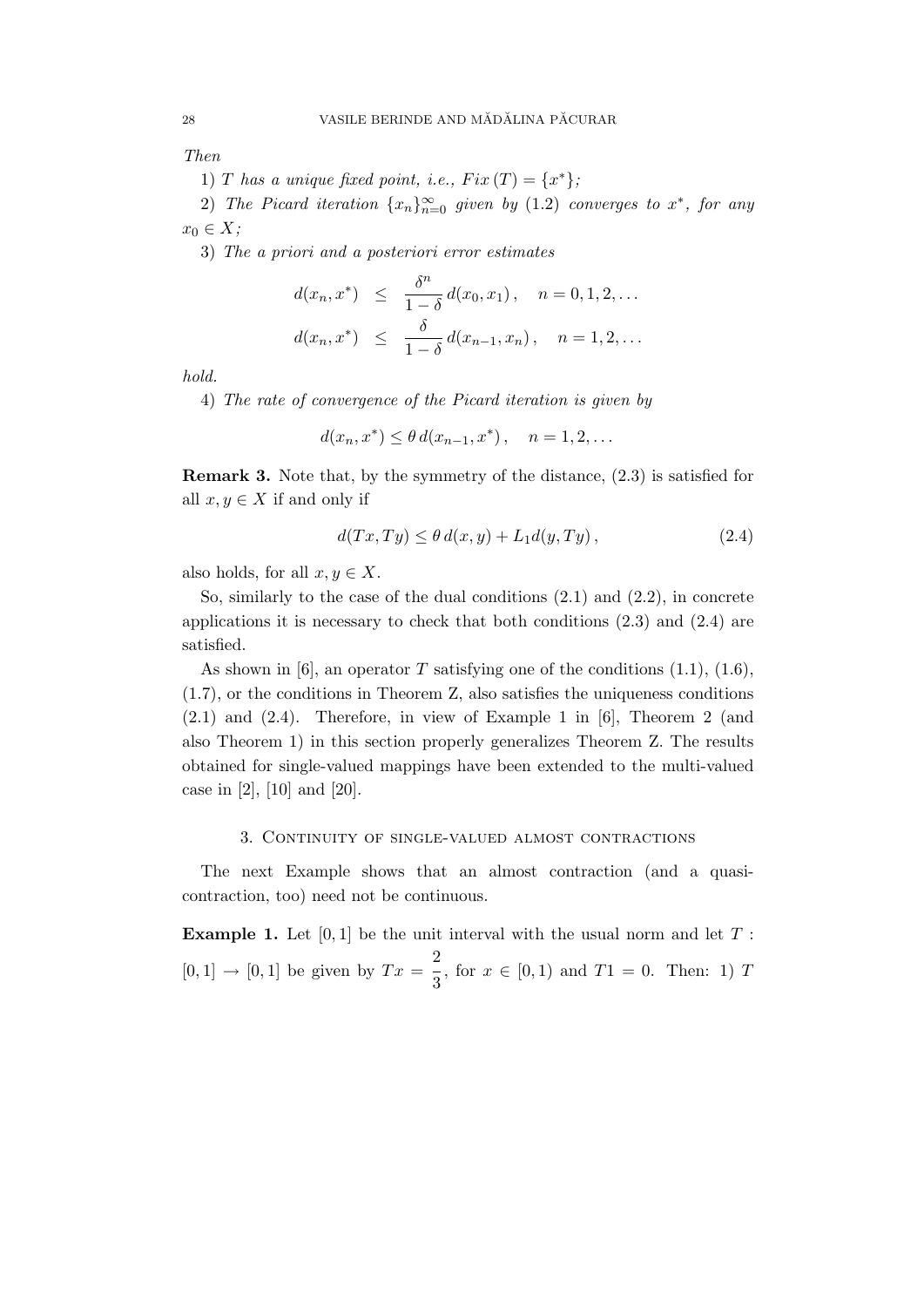satisfies (1.5) with  $h \in \left[\frac{2}{5}\right]$  $\left(\frac{2}{3}, 1\right)$ ; 2) T satisfies (2.1) with  $1 > \delta \ge$ 2  $\frac{1}{3}$  and  $L \geq \delta$ ; 3) T has a unique fixed point,  $x^* = \frac{2}{3}$  $\frac{1}{3}$ ; 4) *T* does not satisfy (2.3); 5) *T* is not continuous.

In [23], Rhoades found a large class of contractive type mappings which are continuous at their unique fixed point, but are not continuous on the whole space  $X$ .

It was then naturally to ask in [6] a similar question for the almost contractions, whose set of fixed points  $Fix(T)$  is not a singleton: is a almost contraction continuous at any fixed point of it ? The positive answer is given by the next Theorem.

**Theorem 3.** Let  $(X,d)$  be a complete metric space and  $T : X \to X$  be an almost contraction. Then T is continuous at p, for any  $p \in Fix(T)$ .

**Proof.** Since T is an almost contraction, there exist a constant  $\delta \in (0,1)$  and some  $L > 0$  such that  $(2.1)$  is satisfied. We know by Theorem 1 that for any  $x_0 \in X$  the Picard iteration  $\{x_n\}_{n=0}^{\infty}$  defined by  $x_{n+1} = Tx_n$ ,  $n = 0, 1, 2, \ldots$ converges to some  $p \in Fix(T)$ .

Let  ${y_n}_{n=0}^{\infty}$  be any sequence in X converging to p. Then by taking  $y := y_n$ and  $x := p$  in the almost contraction condition  $(2.1)$ ,

$$
d(Tx,Ty) \le \delta \cdot d(x,y) + Ld(y,Tx) ,
$$

we get

$$
d(Tp,Ty_n) \leq \delta d(p,y_n) + Ld(y_n,Tp), n = 0,1,2,\ldots
$$

which, in view of  $Tp = p$ , is equivalent to

$$
d(Ty_n, Tp) \le (\delta + L) \cdot d(y_n, p), \ n = 0, 1, 2, \dots
$$
\n(3.1)

Now by letting  $n \to \infty$  in (3.1) we get  $Ty_n \to Tp$  as  $n \to \infty$ , which shows that  $T$  is continuous at  $p$ .

As the fixed point p has been chosen arbitrarily in  $Fix(T)$ , the proof is complete.

A mapping for which there exist a constant  $\delta \in (0,1)$  and some  $L \geq 0$  such that

 $d(T x, Ty) \leq \delta \cdot d(x, y) + L \min\{d(x, Tx), d(y, Ty), d(x, Ty), d(y, Ty)\}$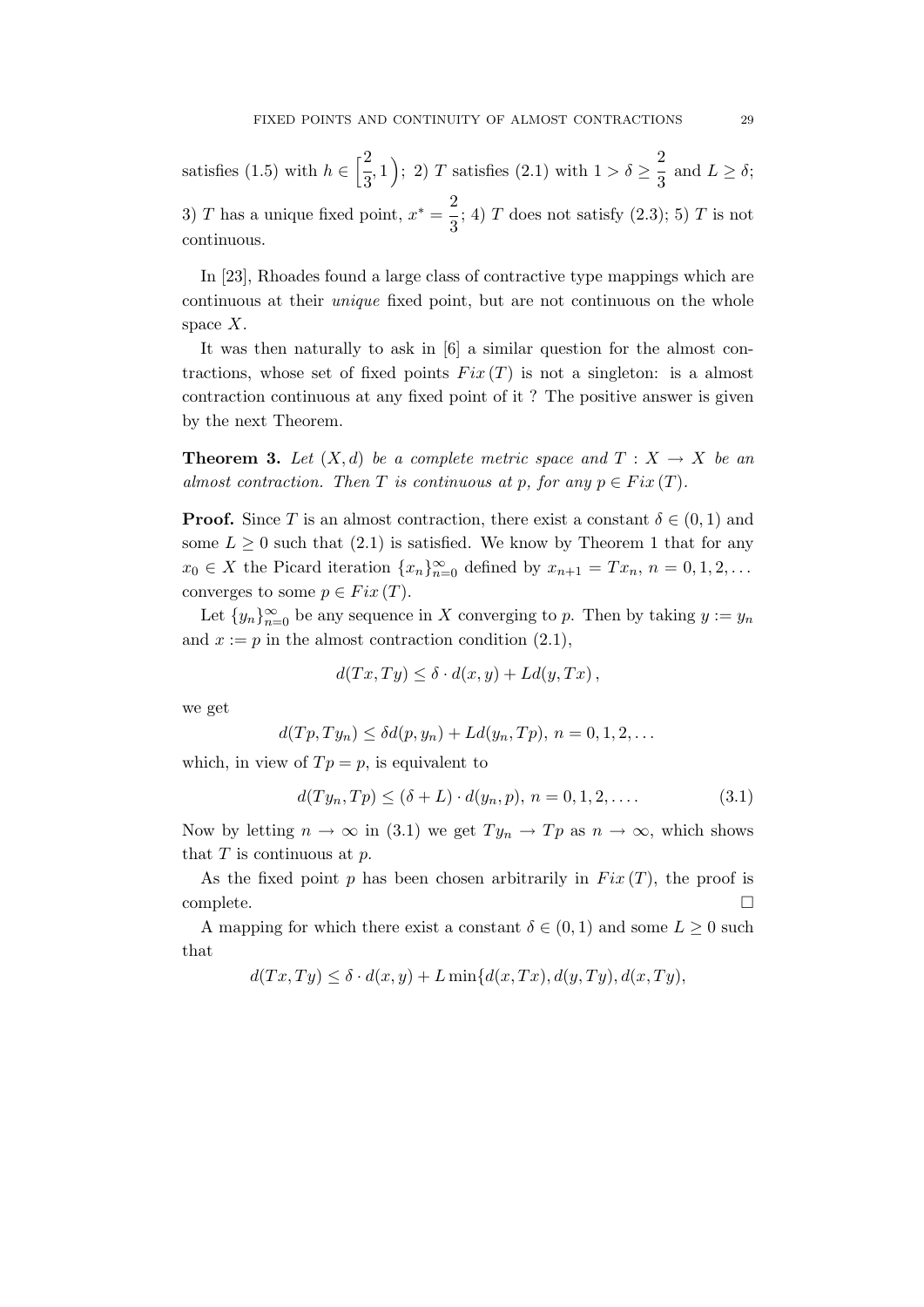$$
d(y,Tx)\}, \forall x, y \in X. \tag{3.2}
$$

is said to be a strict almost contraction.

The strict almost contraction have been introduced and studied in [1] by Babu, Sanddhya and Kameswari, by answering an open question in [6]. As condition (3.2) is obtained by combining the almost contraction condition (2.1) and the uniqueness condition (2.3), they obtained a fixed point theorem that ensure the uniqueness of the fixed point. It is obvious that any strict almost contraction is an almost contraction, i.e., it does satisfy (2.1) and also satisfies the uniqueness condition (2.3) but the reverse is not generally true, see the examples in [1].

By Theorem 3 we get the following result for the class of strict almost contractions, for which we give a direct proof.

**Corollary 1.** Let  $(X,d)$  be a complete metric space and  $T : X \rightarrow X$  be a generalized almost contraction, i.e., a mapping satisfying (3.2) and let  $Fix(T) = \{p\}.$  Then T is continuous at p.

**Proof.** Since T is a strict almost contraction, there exist a constant  $\delta \in (0,1)$ and some  $L \geq 0$  such that (3.2) is satisfied. We know by Theorem 2.9 in [1] that  $T$  has a unique fixed point, say  $p$ .

Let  ${y_n}_{n=0}^{\infty}$  be any sequence in X converging to p. Then by taking  $y := y_n$ and  $x := p$  in the strict almost contraction condition (3.2),

$$
d(Tx,Ty) \le \delta \cdot d(x,y) + L \min\{d(x,Tx), d(y,Ty), d(x,Ty), d(y,Tx)\}
$$

we get

$$
d(Tp, Ty_n) \leq \delta d(p, y_n), n = 0, 1, 2, \dots
$$

since

$$
\min\{d(p,Tp), d(y_n, Ty_n), d(p,Ty_n), d(y_n, T_p)\} = d(p,Tp) = 0.
$$

and therefore, the previous inequality is equivalent to

$$
d(Ty_n, Tp) \le \delta \cdot d(y_n, p), n = 0, 1, 2, \dots
$$
\n
$$
(3.3)
$$

Now by letting  $n \to \infty$  in (3.3) we get  $Ty_n \to Tp$  as  $n \to \infty$ , which shows that T is continuous at p.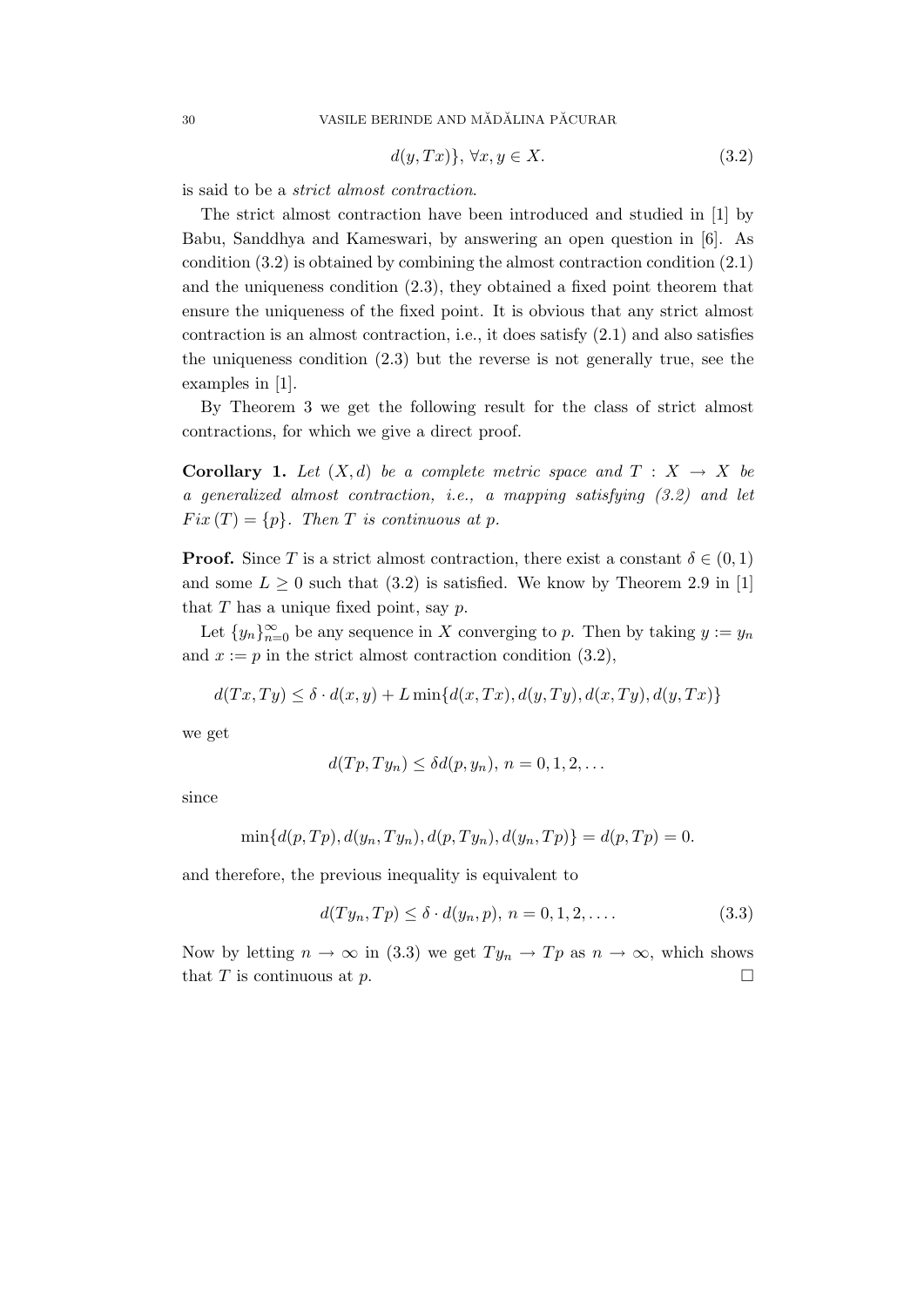In order to study the much more complicated case of multi-valued almost contractions (mappings that were introduced and studied in [2], [10] and [20]) we need the following concepts and results.

Let  $(X, d)$  be a metric space and let  $\mathcal{P}(X)$   $(\mathcal{C}(X)$  and  $\mathcal{CB}(X)$  ) denote the family of all nonempty subsets of X (nonempty closed, nonempty closed and bounded, respectively).

For  $A, B \subset X$  and  $a \in X$ , we consider the following functionals:

 $d(a, B) = \inf \{d(a, b) : b \in B\}$ , the distance between a and B,

$$
D(A, B) = \inf \{d(a, b) : a \in A, b \in B\}
$$
, the distance between A and B,

$$
\delta(A, B) = \sup \{ d(a, b) : a \in A, b \in B \},
$$
 the diameter of A and B

and

$$
H(A, B) = \max\{\sup\{d(a, B) : a \in A\}, \sup\{d(b, A) : b \in B\}\},\
$$

the Hausdorff-Pompeiu metric on  $\mathcal{CB}(X)$  induced by d.

It is known that  $\mathcal{CB}(X)$  is a metric space equipped with the Hausdorff-Pompeiu distance function  $H$ . It is also known, see for example Lemma 8.1.4 in Rus [29], that if  $(X, d)$  is a complete metric space then  $(\mathcal{CB}(X), H)$  is a complete metric space, too.

A multi-valued map  $T: X \to C(X)$  is said to be continuous at a point p if

$$
\lim_{n \to \infty} d(x_n, p) = 0
$$
 implies 
$$
\lim_{n \to \infty} H(Tx_n, Tp) = 0.
$$

(Note that in [24] instead of  $H$  is used the functional  $D$ ).

Let  $T: X \to \mathcal{P}(X)$  be a multi-valued mapping. An element  $x \in X$  such that  $x \in T(x)$  is called a *fixed point* of T. We denote by  $Fix(T)$  the set of all fixed points of  $T$ , i.e.,

$$
Fix(T) = \{ x \in X : x \in T(x) \}.
$$

The next theorem shows that any generalized strict almost contraction is continuous at the fixed point.

**Theorem 4.** Let  $(X,d)$  be a complete metric space and  $T : X \to \mathcal{CB}(X)$ be a generalized multi-valued  $(\theta, L)$ -strict almost contraction, i.e., a mapping satisfying for which there exist  $\theta \in (0,1)$  and some  $L \geq 0$  such that  $\forall x, y \in X$ ,

$$
H(Tx,Ty) \le \theta \cdot d(x,y) + L \min\{d(x,Tx),d(y,Ty),d(x,Ty),d(y,Tx)\}\
$$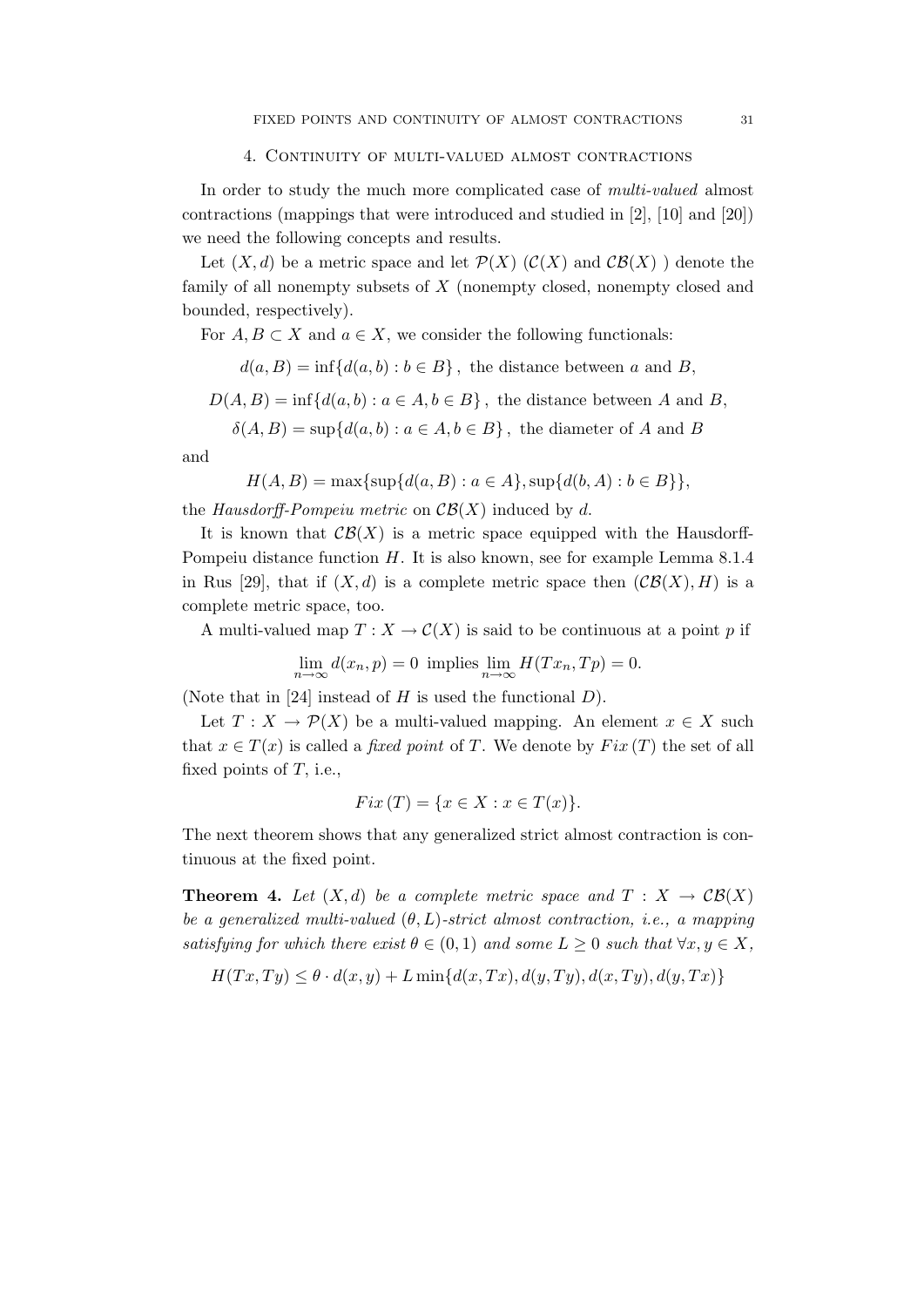(4.1)

Then  $Fix(T) \neq \emptyset$  and for any  $p \in Fix(T)$ , T is continuous at p.

**Proof.** The first part of the conclusion follows by Theorem 7 in [10].

Let  ${y_n}_{n=0}^{\infty}$  be any sequence in X converging to p. Then by taking  $y := y_n$ and  $x := p$  in the generalized strict almost contraction condition  $(4.1)$ , we get

$$
d(Tp, Ty_n) \leq \delta d(p, y_n), n = 0, 1, 2, \dots
$$

since

$$
\min\{d(p,Tp), d(y_n, Ty_n), d(p,Ty_n), d(y_n, T_p)\} = d(p,Tp) = 0.
$$

and therefore, the previous inequality is equivalent to

$$
d(Ty_n, Tp) \le \delta \cdot d(y_n, p), n = 0, 1, 2, \dots
$$
\n
$$
(4.2)
$$

Now by letting  $n \to \infty$  in (4.2) we get  $Ty_n \to Tp$  as  $n \to \infty$ , which shows that T is continuous at p.

The previous result can be extended without any difficulty to the more general class of generalized almost contractions.

**Theorem 5.** Let  $(X, d)$  be a complete metric space and  $T : X \to \mathcal{CB}(X)$  be a generalized multi-valued  $(\theta, L)$ -almost contraction, i.e., a mapping satisfying for which there exist  $\theta \in (0,1)$  and some  $L \geq 0$  such that  $\forall x, y \in X$ ,

$$
H(Tx, Ty) \le \theta \cdot d(x, y) + Ld(y, Tx). \tag{4.3}
$$

Then  $Fix(T) \neq \emptyset$  and for any  $p \in Fix(T)$ , T is continuous at p.

Proof. The first part of the conclusion follows by Theorem 3 in [2]. Let  ${y_n}_{n=0}^{\infty}$  be any sequence in X converging to p. Then by taking  $y := y_n$  and  $x := p$  in the generalized almost contraction condition (4.3), we get

$$
d(Tp,Ty_n) \leq \delta d(p,y_n) + Ld(y_n,Tp), n = 0,1,2,\ldots
$$

which, in view of  $Tp = p$ , is equivalent to

$$
d(Ty_n, Tp) \le (\delta + L) \cdot d(y_n, p), \ n = 0, 1, 2, \dots \tag{4.4}
$$

Now by letting  $n \to \infty$  in (4.4) we get  $Ty_n \to Tp$  as  $n \to \infty$ , which shows that T is continuous at p.  $\Box$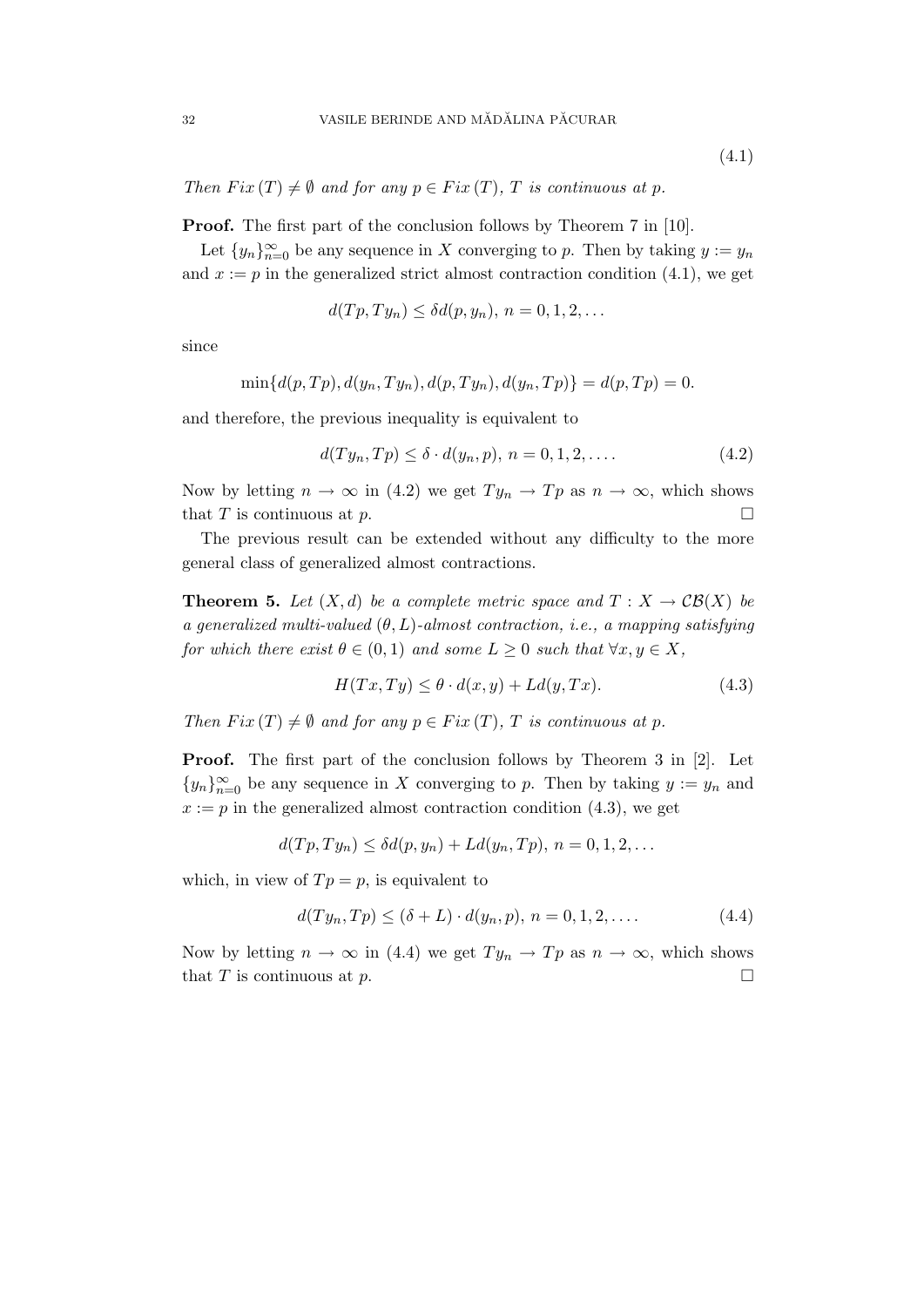For other concepts of continuity of multi-valued mappings and other classes of generalized multi-valued almost contractions (see our papers [2], [10] and [20]) the study will be presented in a future work.

### **ACKNOWLEDGEMENTS**

The first author's research was supported by the CEEX Grant 2532 of the Romanian Ministry of Education and Research.

#### **REFERENCES**

- [1] G. V. R. Babu, M. L. Sandhya, M. V. R. Kameswari, A note on a fixed point theorem of Berinde on weak contractions, Carpathian J. Math., 24(2008), No. 1, 8-12.
- [2] M. Berinde, V. Berinde, On a class of multi-valued weakly Picard mappings, J. Math. Anal. Appl., 326(2007), 772-782.
- [3] V. Berinde, Generalized Contractions and Applications, Editura Cub Press 22, Baia Mare, 1997 (in Romanian).
- [4] V. Berinde, Approximating fixed points of weak  $\varphi$ -contractions, Fixed Point Theory, 4(2003), No. 2, 131-142.
- [5] V. Berinde, On the approximation of fixed points of weak contractive mappings, Carpathian J. Math., 19(2003), No. 1, 7-22.
- [6] V. Berinde, Approximating fixed points of weak contractions using the Picard iteration, Nonlinear Analysis Forum, 9(2004), No. 1, 43-53.
- [7] V. Berinde, On the convergence of the Ishikawa iteration in the class of quasi contractive operators, Acta Math. Univ. Comenianae, 73(2004), 119-126.
- [8] V. Berinde, A convergence theorem for some mean value fixed point iterations in the class of quasi contractive operators, Demonstr. Math., 38(2005), 177-184.
- [9] V. Berinde, Iterative Approximation of Fixed Points, Springer Verlag, Berlin, Heidelberg, New York, 2007.
- [10] V. Berinde, M. Păcurar, Iterative approximation of fixed points of almost contractions, Proceed. of SYNASC 2007, IEEE (in print).
- [11] S.K. Chatterjea, *Fixed-point theorems*, C.R. Acad. Bulgare Sci., 25(1972), 727-730.
- [12] Lj.B. Ciric, Generalized contractions and fixed-point theorems, Publ. l'Inst. Math., Beograd, 12(1971), 19-26.
- [13] Lj.B. Ciric, A generalization of Banach's contraction principle, Proc. Am. Math. Soc., 45(1974), 267-273.
- [14] Lj.B. Ciric, On contraction type mappings, Math. Balkanica, 1(1971), 52-57.
- [15] Lj.B. Ciric, Quasicontraction nonself mappings on Banach spaces, Bull. Acad. Serbe Sci. Arts, Cl. Sci. Math. Natur. Sci. Math., 23(1998), 25-31.
- [16] R. Kannan, Some results on fixed points, Bull. Calcutta Math. Soc., 10(1968), 71-76.
- [17] R. Kannan, Some results on fixed points. III, Fund. Math., **70**(1971), 169-177.